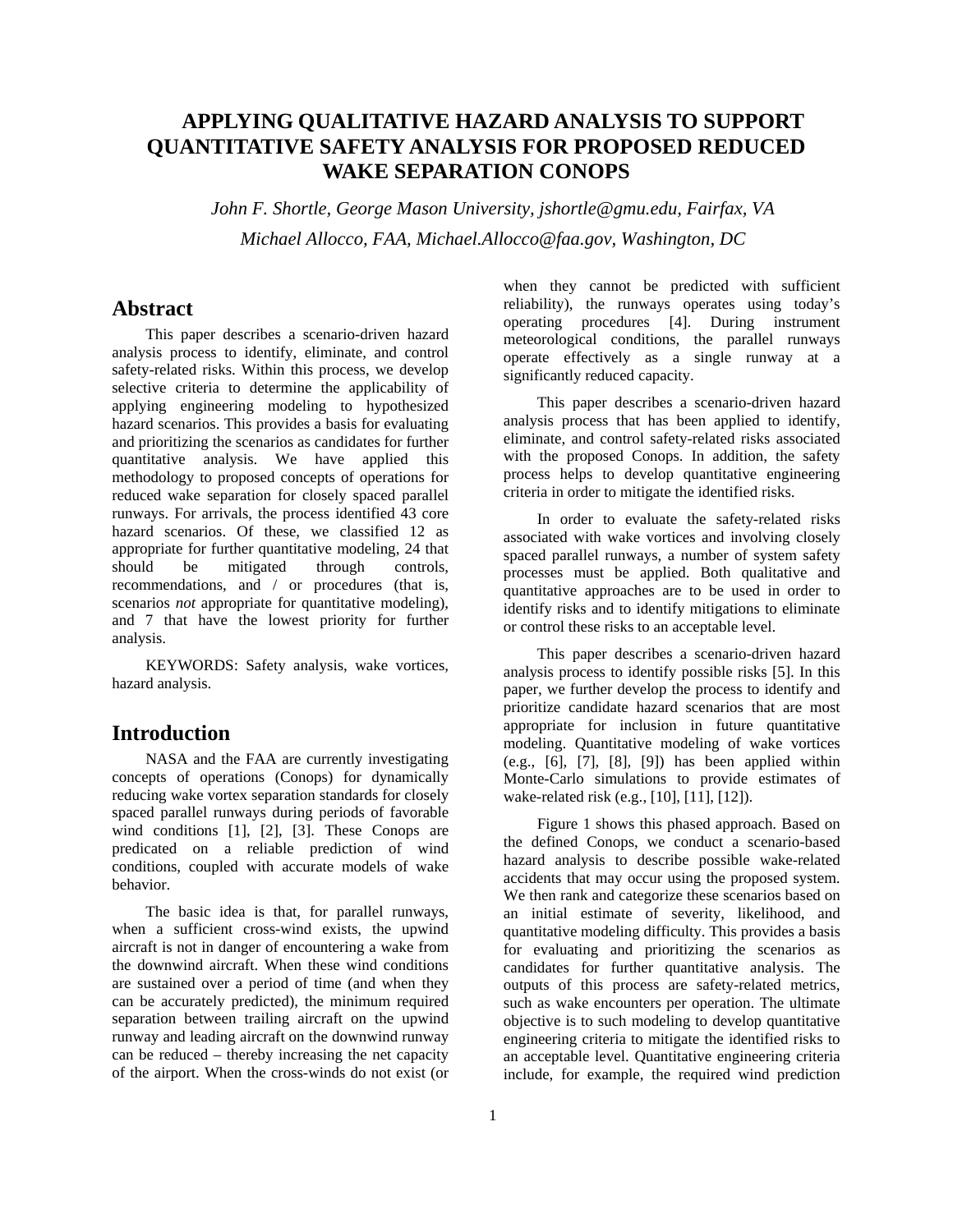reliability, availability, and response time, to ensure safe operation of the proposed system.



Figure 1. Integration of qualitative and quantitative analysis.

# **Analysis Methodology**

Initially, the proposed system was defined and bounded with the development of a *concept of operations* or *Conops*. This was completed by the WakeVAS Conops Evaluation Team (CET), commissioned by NASA [1]. The team consisted of over 50 members representing expertise in air traffic control, flight operations, system integration, certification, safety analysis, wake vortex modeling, and other related areas. Conops were developed for both arriving and departing traffic. The CET also completed a preliminary safety hazard identification for both arrival and departure Conops [13], [14].

This paper describes additional analysis completed by the authors. (A core subset of members of the CET has also contributed to this follow-on work.) In the first follow-on step, we have taken the preliminary hazard list generated by the CET and described each hazard within a scenario-based framework. (As part of this process, we have also identified several hazard scenarios not previously identified in the preliminary hazard analysis.) The philosophy of the scenario-based framework is that accidents are generally the result of *multiple* contributing hazards – not just a single hazard. Thus, it can be helpful to describe hazards in the context of a complete accident. This type of description is easy to communicate and well-suited for qualitative risk assessment.

Generally speaking, a hazard scenario is described by a sequence of events, starting from initiating causes to final outcomes. Table 1 (below) describes fields in a worksheet that we have used to analyze hazard scenarios. The fields include initial causes, subsequent causes, final outcomes, and controls to mitigate the risk to an acceptable level. The table discusses each field in more detail and also

|  | Table 1. Description and examples of fields in |  |  |  |
|--|------------------------------------------------|--|--|--|
|  | hazard scenario table.                         |  |  |  |

| Field<br><b>Name</b>                          | <b>Definition &amp; Example</b>                                                                                                                                                                                                                                                                                                                                           |
|-----------------------------------------------|---------------------------------------------------------------------------------------------------------------------------------------------------------------------------------------------------------------------------------------------------------------------------------------------------------------------------------------------------------------------------|
| Scenario<br>Number                            | A numeric identifier for the scenario.<br>(Alpha-numeric schemes can be<br>defined for sorting and grouping of                                                                                                                                                                                                                                                            |
| Hazard<br>Scenario<br>Description             | scenarios.)<br>A brief narration of the hazard<br>scenario from initiating causes to final<br>effects.                                                                                                                                                                                                                                                                    |
|                                               | Example: Less than adequate<br>detection of altitude errors while on<br>vector (on intermediate approach<br>course) occurs to leading aircraft and<br>affects displacement. Situation results<br>in wake encounter for trailing aircraft.<br>Loss of aircraft control occurs and<br>pilot/aircrew unable to regain control.<br>Collision with ground/structure<br>occurs. |
| Initial<br>Causes /<br>Contrib-<br>utors      | A description of the events or<br>circumstances that are latent hazards<br>due to oversights or omissions within<br>the initial design of the system,<br>including a list of possible reasons for<br>the initiating cause.                                                                                                                                                |
|                                               | Example: Altitude errors while on<br>vector occur due to: Controller error,<br>pilot error (early or late descent to<br>assigned altitude), malfunction of<br>avionics or ground system. Situation is<br>undetected on board trailing aircraft<br>due to: pilot or controller loss of<br>situational awareness, malfunction of<br>avionics or ground system.              |
| Subsequent<br>Causes $/$<br>Contrib-<br>utors | A description of events that occur after<br>the initiating causes and that can lead<br>directly to harmful outcomes.                                                                                                                                                                                                                                                      |
|                                               | Example: Controller unable to warn<br>pilot in time to avoid exposure.<br>Position variation results in wake                                                                                                                                                                                                                                                              |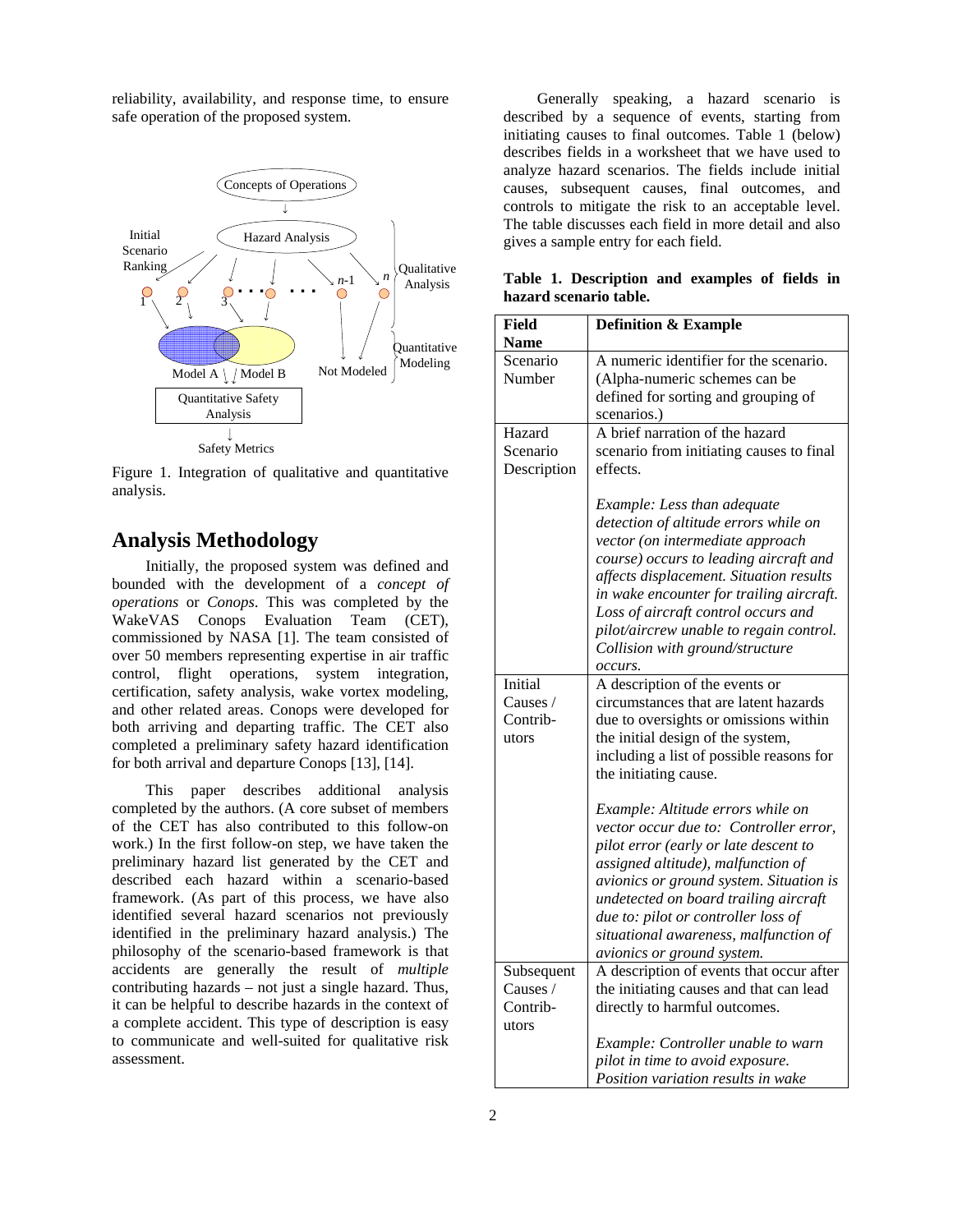|                     | encounter for trailing aircraft. Loss of      |
|---------------------|-----------------------------------------------|
|                     | control occurs to trailing aircraft.          |
|                     | Pilot unable to regain control.               |
| Possible            | A description of the possible harmful         |
| Harmful             | outcomes of the scenario.                     |
| Outcome             |                                               |
|                     | Example: Collision with ground or             |
|                     |                                               |
|                     | structure                                     |
| Phase               | A specific interval of time in which          |
|                     | the potential hazard scenario                 |
|                     | (accident) can occur.                         |
|                     |                                               |
|                     | Example: Intermediate Approach                |
| Recommen            | Recommendations to eliminate and              |
| dations for         | control the identified risk to an             |
| Controls &          | acceptable level.                             |
| Mitigations         |                                               |
|                     | Example:                                      |
|                     | 1. ATC use 7110.65 procedures for             |
|                     | validating aircraft ID, position and          |
|                     | altitude.                                     |
|                     | 2. Use existing engineering and               |
|                     | administrative controls associated            |
|                     |                                               |
|                     | with the detection of position errors to      |
|                     | ensure aircraft position accuracy.            |
|                     | 3. Use existing FAR's associated with         |
|                     | aircraft maintenance and aircrew              |
|                     | proficiency.                                  |
|                     | 4. Continue to design, develop, and           |
|                     | implement engineering and                     |
|                     | administrative controls associated            |
|                     | with aircraft altitude accuracy, to           |
|                     | ensure aircraft altitude error during         |
|                     | approach is less than TBD accuracy.           |
|                     | 5. Continue to design, develop, and           |
|                     | implement engineering and                     |
|                     | administrative controls associated            |
|                     | with the <i>detection</i> of altitude errors. |
|                     | Errors shall be detected with TBD             |
|                     |                                               |
|                     | probability within TBD seconds.               |
|                     | 6. Conduct analysis, studies,                 |
|                     | simulations and/or flight tests to            |
|                     | identify aircraft altitude error              |
|                     | parameters to ensure aircraft                 |
|                     | separation, pilot situational                 |
|                     | awareness, and contingency response.          |
| <b>Initial Risk</b> | The indication of worst-case risk             |
|                     | associated with an initial design, given      |
|                     | that minimal controls are in place.           |
|                     | Risk is defined as the combination of         |
|                     | severity and likelihood (these metrics        |
|                     | are discussed in more detail later, see       |
|                     |                                               |
|                     | Tables 2 and 3)                               |
|                     | Example: I-C (Catastrophic - Remote)          |

| Modeling<br>Difficulty | The indication of level of difficulty<br>required to model the given hazard<br>scenario quantitatively, including the<br>difficulty of collecting data necessary<br>to determine statistical parameters in<br>the model. (This metric is discussed in<br>more detail later, see Table 4)<br><i>Example: ii (Moderately Difficult)</i> |
|------------------------|---------------------------------------------------------------------------------------------------------------------------------------------------------------------------------------------------------------------------------------------------------------------------------------------------------------------------------------|
| Comments               | Other information and references to<br>support the hazard scenario under<br>study, including the rationale for<br>indicated risks, recommendations, and<br>modeling difficulty.                                                                                                                                                       |
|                        | Example: Rationale for modeling<br>difficulty metric of ii (moderately<br>difficult): Altitude measurements are<br>directly observable from Mode C data.<br>However, heuristics are needed to<br>parse out from the data when an<br>aircraft's altitude is not the one to<br>which it is assigned.                                    |

For every hazard scenario, we have given an initial evaluation of each field in the worksheet. This was then reviewed by a safety sub-group of members from the CET, with expertise in safety, including pilots and controllers. Two of the last fields in this table – initial risk and modeling difficulty - are metrics that we assess qualitatively for each scenario. This assessment is discussed in the next sub-section.

## *Scenario Classification Criteria*

We have classified each hazard scenario based on its estimated *initial risk* and *modeling difficulty*.

 We first discuss the initial risk metric. *Risk* is defined as the combination of two sub-metrics – likelihood and severity. Tables 2 and 3 below define the categorical criteria for these metrics used in this paper. Table 2 is adapted from the FAA System Safety Handbook [5].

Naturally, scenarios that have a high severity and a high likelihood have an unacceptable risk. But, a scenario with a low likelihood (e.g., very remote (D)), coupled with a high severity, (e.g., catastrophic (1)), can also have a risk that is considered unacceptable. Generally, the likelihood of each scenario must be controlled to a sufficiently low level, given a specified severity level for that scenario. For example, scenarios with a catastrophic severity level (1) are usually controlled to a likelihood of extremely remote (E) or less.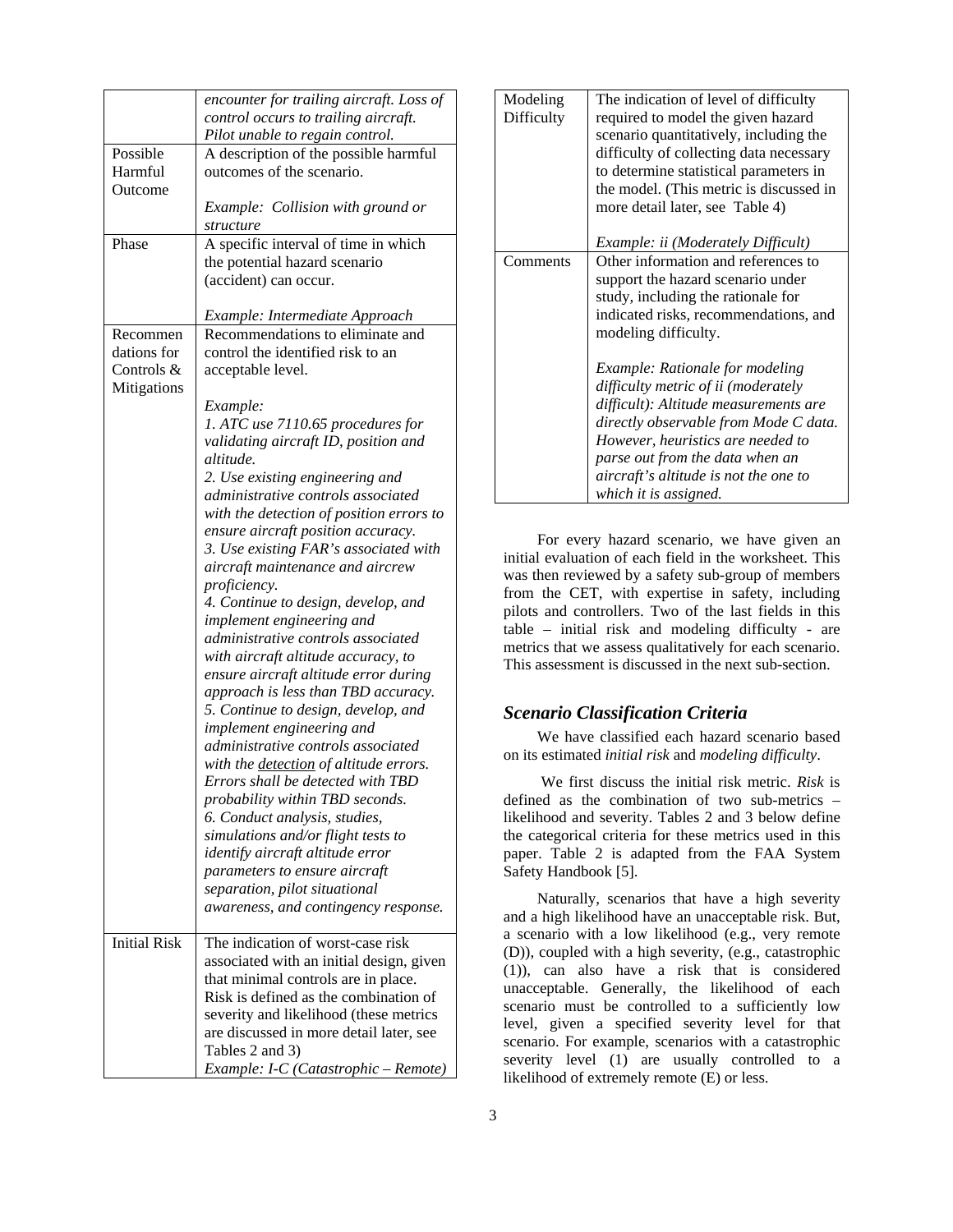*Initial* risk is the risk associated with an initial design where minimal controls are in place. Estimates represent a conservative, worst-case assessment of the severity and likelihood. The initial risk is modified after further controls, redesign, or analysis indicate the assessment can be changed.

#### **Table 2. Severity criteria**

| $1 -$ Catastrophic         | - Hull loss                |
|----------------------------|----------------------------|
|                            | - Multiple fatalities      |
| $2 - Hazardous$            | - Fatal injury to small    |
|                            | number                     |
| $3 - Major$                | - Significant reduction in |
|                            | safety margin or           |
|                            | functional capability      |
|                            | - Major illness, injury    |
|                            | - Physical distress        |
| $4 -$ Minor                | - Slight reduction in      |
|                            | safety margin or           |
|                            | functional capabilities    |
|                            | - Minor illness or         |
|                            | damage                     |
|                            | - Some physical            |
|                            | discomfort                 |
| $5 - Negligible$ Effect on | - Inconvenience            |
| Risk                       |                            |

#### **Table 3. Likelihood criteria**

| Frequent    | Expected to occur more than      |
|-------------|----------------------------------|
|             | once every month at a facility   |
| Probable    | Expected to occur once every 1-  |
| R           | 12 months at a facility          |
| Remote      | Expected to occur once every 1-  |
| C           | 10 years at a facility           |
| Very Remote | Expected to occur once every     |
|             | 10-100 years at a facility       |
| Extremely   | Expected to occur less than once |
| Remote      | every 100 years at a facility    |
| K)          |                                  |

Severity and likelihood are widely used metrics in risk analysis. In this paper, we define a third metric – modeling difficulty. This metric captures the complexity of describing a scenario quantitatively using a mathematical or computer model, including the difficulty in acquiring sufficient data necessary to estimate required parameters in the model. We apply selective criteria based on this metric to determine the applicability of quantitative modeling for each hypothesized hazard scenario.

Table 4 defines four categories for this metric – *straight-forward, moderately difficult, difficult, and*  *extremely difficult*. Modeling difficulty can result from several causes including:

- Difficulty in quantifying or modeling the initial hazard mathematically using a small number of easily defined variables.
- Difficulty in collecting un-biased data to give statistically valid estimates for parameters in the model.
- Difficulty in enumerating possible events that occur after the initial hazard.

### **Table 4. Modeling difficulty criteria**

| Straight-  | All of the following conditions are      |  |
|------------|------------------------------------------|--|
| Forward    | met:                                     |  |
| i          | Initial hazard can be modeled<br>1.      |  |
|            | by a single random variable              |  |
|            | (continuous, discrete, or                |  |
|            | Boolean).                                |  |
|            | 2.<br>Sufficient data exist to obtain    |  |
|            | statistically valid estimates for        |  |
|            | the distribution function of the         |  |
|            | random variable.                         |  |
|            | 3.<br>Subsequent effects of initial      |  |
|            |                                          |  |
|            | hazard (a) require only                  |  |
|            | parameter changes to the                 |  |
|            | baseline model (that is, they            |  |
|            | do not require adding new                |  |
|            | structures to the model, and             |  |
|            | (b) sufficient data exist to             |  |
|            | estimate these parameter                 |  |
|            | changes.                                 |  |
| Moderately | of<br>the<br>following<br>One<br>or more |  |
| Difficult  | conditions is relaxed to:                |  |
| ii.        | Initial hazard can be modeled<br>1.      |  |
|            | by <i>three or fewer</i> random          |  |
|            | variables (continuous,                   |  |
|            | discrete, or Boolean).                   |  |
|            | 2.<br>Sufficient data could be           |  |
|            | collected to obtain statistically        |  |
|            | valid estimates for the                  |  |
|            | distribution function of these           |  |
|            | random variables. Actual data            |  |
|            | may require substantial                  |  |
|            | manipulation to make relevant            |  |
|            | to task at hand.                         |  |
|            | 3.<br>Subsequent effects of initial      |  |
|            | hazard (a) require only simple,          |  |
|            | logical changes to the baseline          |  |
|            | model, and (b) sufficient data           |  |
|            | exist to estimate these                  |  |
|            | parameter changes.                       |  |
| Difficult  | One of the following conditions is       |  |
| iii        | relaxed to:                              |  |
|            | Initial hazard can be modeled<br>1.      |  |
|            | by <i>ten or fewer</i> random            |  |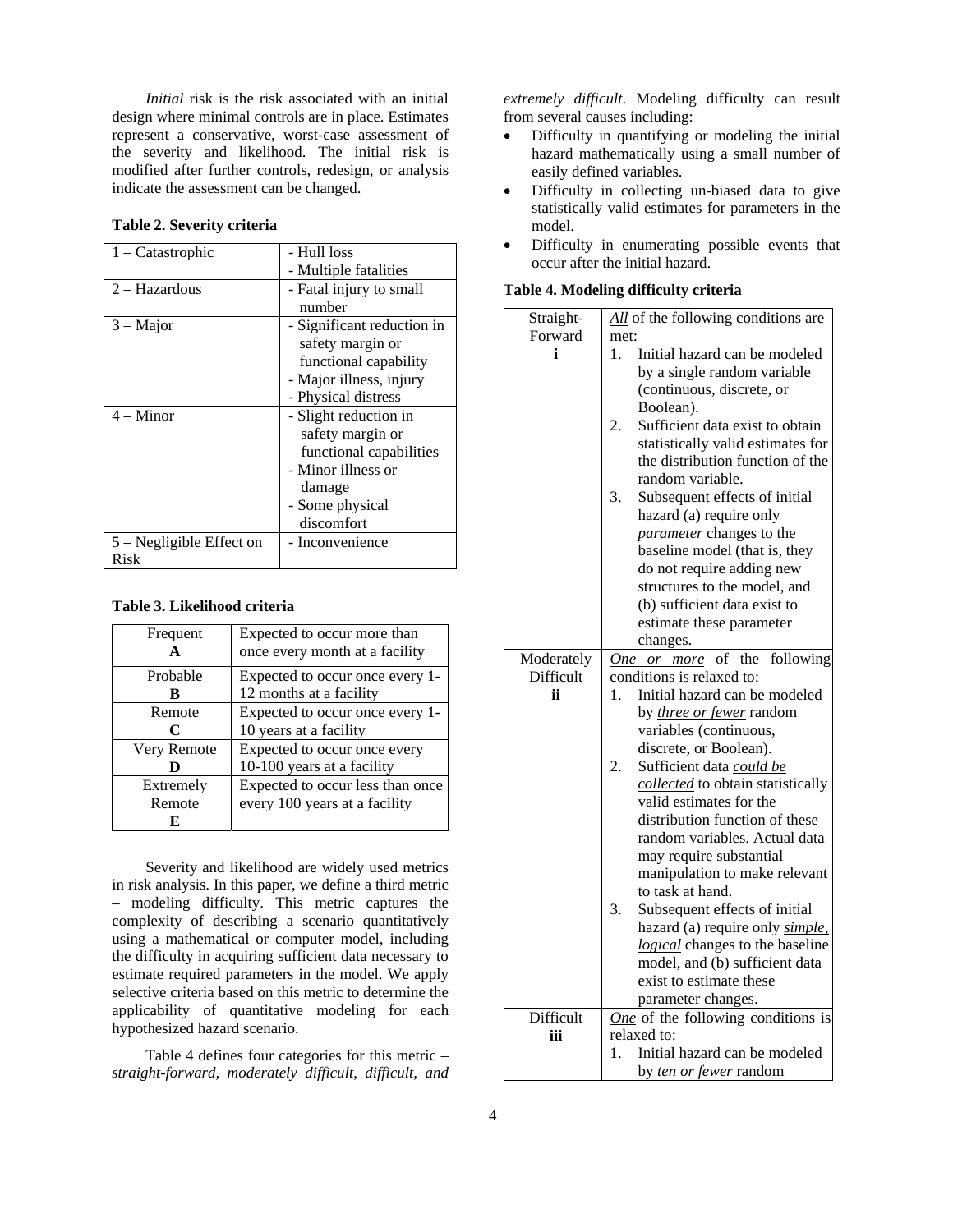|           | variables (continuous,                      |  |
|-----------|---------------------------------------------|--|
|           | discrete, or Boolean).                      |  |
|           | 2.<br>Relevant data could be                |  |
|           | collected, but quantitative                 |  |
|           | estimates from the data are                 |  |
|           | difficult to obtain, either                 |  |
|           | because the data are anecdotal,             |  |
|           | heavily biased, or too small in             |  |
|           | number to make reasonable                   |  |
|           | statistical estimates.                      |  |
|           | 3.<br>Subsequent effects of initial         |  |
|           | hazard (a) require <i>major</i>             |  |
|           | structural changes to baseline              |  |
|           | model, and (b) sufficient data              |  |
|           | exist to estimate these                     |  |
|           | parameter changes.                          |  |
| Extremely | One of the following conditions is          |  |
| Difficult | relaxed to:                                 |  |
| iv        | It is not clear that the initial<br>$1_{-}$ |  |
|           | hazard can be modeled using                 |  |
|           | less than 10 or fewer random                |  |
|           | variables – or if it can be even            |  |
|           | modeled mathematically at all.              |  |
|           | 2.<br>Data on initial hazard would          |  |
|           | be extremely difficult, if not              |  |
|           | impossible, to collect.                     |  |
|           | 3.<br>Subsequent effects of initial         |  |
|           |                                             |  |
|           | hazard are extremely difficult,             |  |
|           | if not impossible, to model                 |  |

To illustrate the metric, we give an example of a hazard scenario appropriate for each level of modeling difficulty.

- Straight-forward (i) hazard scenario: Wake encounter due to lateral deviation from the localizer. Lateral deviation is directly obtainable from multi-lateration data. In addition, previous studies have fitted probability distributions to observed flight-track data on approach (e.g., cite  $[15]$ , $[16]$ , $[17]$ ).
- Moderately difficult (ii) hazard scenario: Wake encounter due to localizer intercept error. Although flight tracks are directly observable from multi-lateration data, heuristics must be developed to parse out from a flight path (a) when the plane intercepts the glide-path and (b) how to measure the over shoot. A quantitative model would require several variables including the probability of an overshoot, and the distribution of the size of overshoot.
- Difficult (iii) hazard scenario: Wake encounter due to excessive pilot workload. Pilot workload is difficult to measure quantitatively. A very

rough measure for the likelihood of workload contributing to a wake encounter could be obtained from anecdotal or narrative wake reports, but such data collection would be highly biased, limited in number, and not appropriate for quantitative statistical estimates. In addition, there is an issue of extrapolating existing data based on today's system to a future, proposed system

Extremely difficult (iv) hazard scenario: Inappropriate contingency in response to wake alert. (The proposed Conops include a system to alert the pilot and/or controller when favorable wind conditions suddenly cease and reduced separations are no longer safe.) It would be extremely difficult to enumerate the set of possible inappropriate contingency responses to a wake alert, since the response could be any number of actions. However, it may be possible to model a core set of well-defined break-out maneuvers as a subset of this hazard scenario. Thus, conservatively, this scenario may be rated as (iv), but if properly bounded, possibly as (iii).

# **Results**

The hazard analysis identified 43 core arrival hazard scenarios and 40 core departure scenarios. Each core scenario involves a unique initiating hazard and a final outcome of a catastrophic wake encounter (i.e., a collision with the ground). Note: The quantity of hazard scenarios does not imply that the proposed system is unsafe. The hazard scenario list is a brainstorm of possible things that can go wrong. Some scenarios have an acceptable risk level, so not every scenario represents an unsafe event. Secondly, the risk assessment is based on an *initial* assessment with minimal controls and mitigations in place. Thus, for those scenarios that have an unacceptable initial risk, controls and mitigations are developed to reduce the risk to an acceptable level.

There is some overlap of scenarios between arrivals and departures. For example, scenarios involving inadequate wind prediction appear in both arrival and departure lists. In many cases, there are analogous, but different, scenarios between arrival and departure Conops. For example, arrival scenarios involving incorrect selection of the approach runway have similar counterparts as incorrect selection of waypoints in the departure scenarios.

We have also created an expanded set of scenarios by taking the core scenarios and considering different final outcomes (e.g., wake encounters resulting in major injuries, but no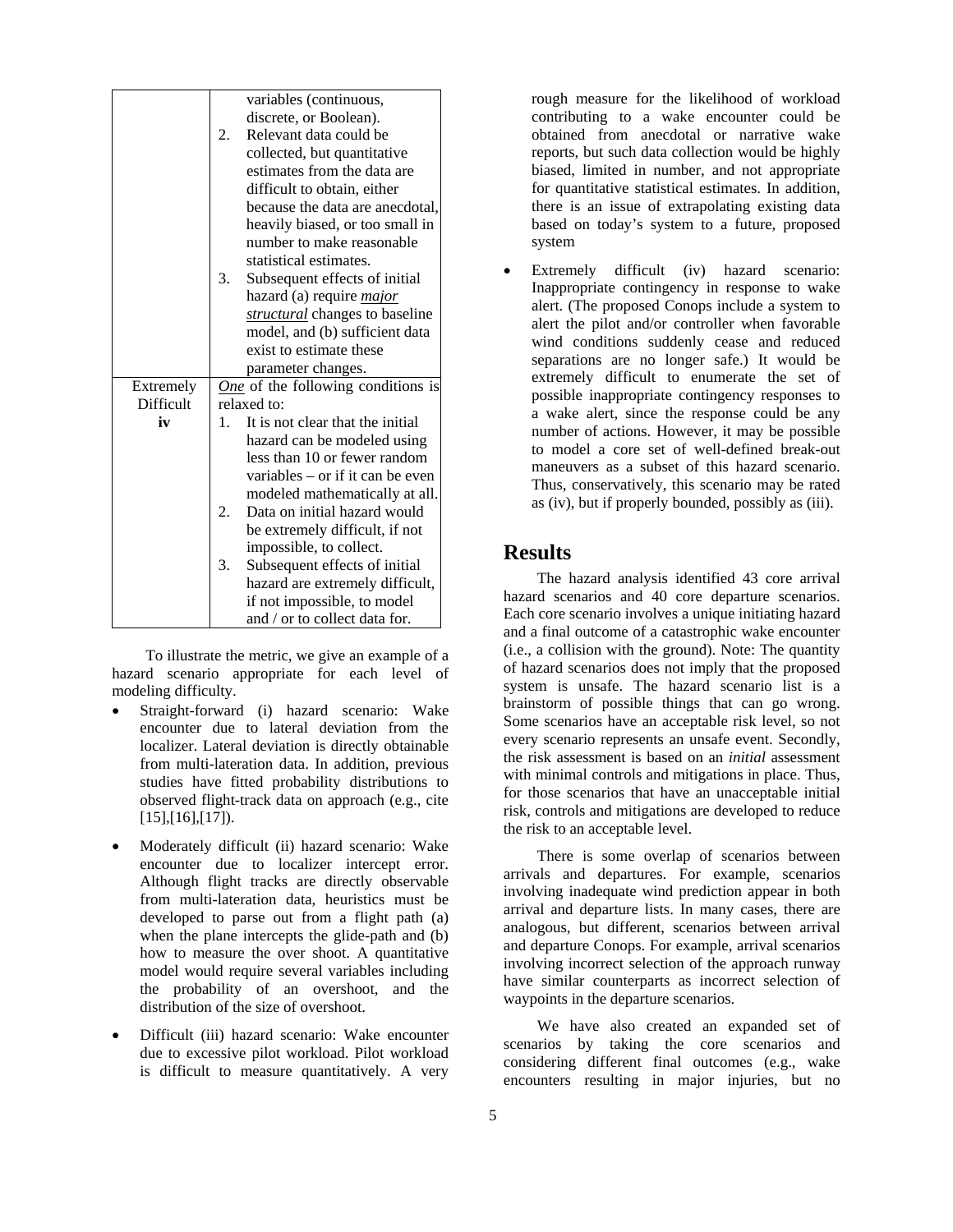fatalities), and by considering initiating hazards applied to either the leading or trailing aircraft. The complete list of scenarios includes over 200 scenarios each for arrivals and departures.

Figure 2 shows the combined classification of the likelihood and modeling-difficulty metrics for the 43 core arrival scenarios. The rows identify the operational risk classification (1-B, 1-C, 1-D) and the columns identify the modeling-difficulty classification. The numbers in the table identify the number of scenarios in each category (the sum of these numbers is 43). For simplicity, we have only included the *core* arrival scenarios. These all have a catastrophic severity level. In other words, of the three metrics – severity, likelihood, and modeling difficulty – we have held severity fixed. This helps to identify trends and make comparisons of the initiating hazards.

We first make several qualifying statements about the methodology:

- 1. The assignment of metrics is not precise; the intent is to identify trends and provide guidance for future analysis.
- 2. The *relative* metrics (not the absolute metrics) are important (for the purposes evaluating scenarios as candidates for quantitative analysis).
- *3. The assigned likelihoods are conservative, based on an initial assessment of risk. The actual risk may be much lower, but we choose to err on the conservative side until future analysis shows that the true risk is much lower.*
- 4. The assigned metrics will likely change as further analysis is done. The classification is intended to be part of on-going research program in which the metrics are periodically reevaluated.



Figure 2. Preliminary classification of core arrival hazard scenarios.

We now discuss general trends observed by noting the types of scenarios that appear in individual columns and rows. Looking at the columns, scenarios that appear in the first column (straight-forward (i) modeling difficulty) generally involve initiating hazards that are directly observable from sources of positional data, such as Mode C and multi-lateration data. Examples include lateral, vertical, and longitudinal errors, and speed errors. Scenarios in the second column generally involve hazards that are indirectly observable from these sources of data, or must be correlated with other data sources. For example, effects of weather on lateral, vertical, and longitudinal displacement must be correlated with weather data from other sources. Scenarios in the third column (iii) generally involve hazards related to human factors or workload issues for which there would be limited data or for which only anecdotal or narrative data exist. Examples include hazards related to missed approaches (missed approaches are infrequent events, so it may be difficult to accurately statistically quantify flight tracks on missed approaches), and hazards related to pilot and controller workload. Items in the last column (iv) generally involve unforeseen contingencies or synergistic effects between hazards that are extremely difficult to model (for example, emergency evasive actions – it is very difficult to capture the range of possible emergency evasive maneuvers or to collect data on such maneuvers).

Looking at the rows, scenarios classified with a higher likelihood (B) generally involve hazards associated with unknown effects of implementing the new system – for example, hazards related to unreliable wind predictions, where the accuracy of such predictions is not well known at this point. Again, the philosophy has been to err on the side of assigning a conservative initial likelihood, in the absence of prior knowledge. Scenarios in the lowest risk category (1-D) generally involve hazards that exist today, that have already been controlled to an acceptable risk level, and for which it is estimated that implementing the proposed Conops would not significantly change effects of the hazard. Examples include lateral deviation from the localizer and ILS frequency selection error.

Combining the two metrics (Figure 2) provides a basis for evaluating direction for future quantitative analysis. Hazard scenarios in the lower right corner – that is, scenarios that have the least risk and that are extremely difficult to model have the lowest priority for quantitative analysis. 7 out of 43 (16%) of the core scenarios fall into this category.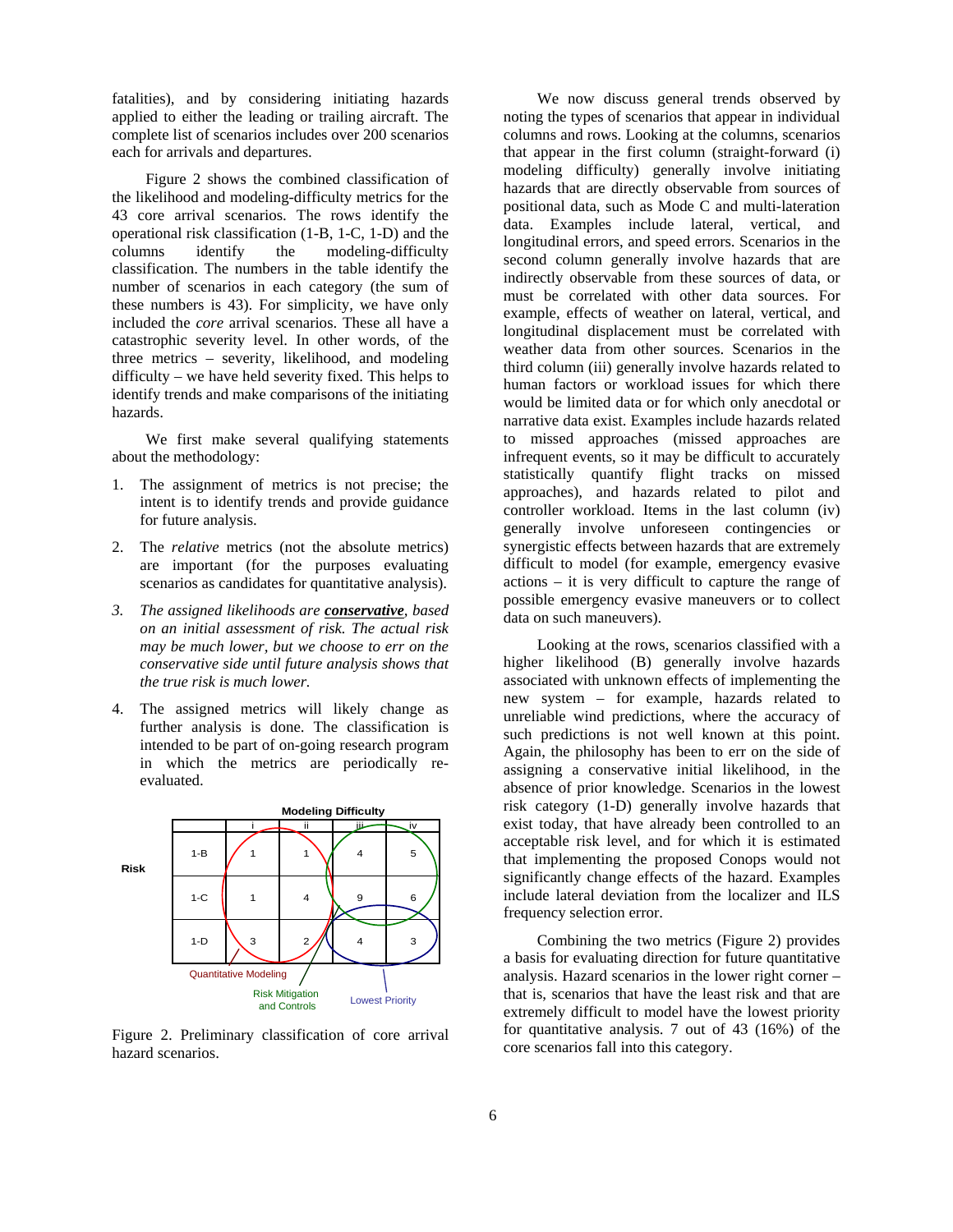Hazard scenarios in the upper right corner are also extremely difficult to model, but they have a (relatively) high risk, so they are important. For these risks, controls and mitigations must be developed to ensure that risk is controlled to an acceptable level, since modeling and analysis are likely not capable of demonstrating acceptable risk related to these scenarios. 24 out of 43 (56%) of the core scenarios fall into this category.

Finally, scenarios in the left side of the table are appropriate for quantitative analysis. 12 out of 43 (28%) of the core scenarios fall into this category. The final step within our system safety process was to make judgment upon the identified risks. The set of scenarios that are suited for quantitative analysis must represent the risks within the wake exposure that we are evaluating. Consequently, it is expected that the quantitative analysis will enable us to meet our objectives of determining appropriate quantitative engineering design criteria.

### *Further Observations*

We applied the system safety process previously discussed for both arrival and departure Conops and compared the likelihood, severity, and modeling difficulty metrics for the core scenarios involved. In other words, we created an analogous table as in Figure 2 for departures. From this parallel analysis, we make a number of additional observations. First, we estimate that there is more risk related to departure-path errors than to arrival-path errors. This is due to the requirement in the departure Conops that successive aircraft fly to different waypoints to minimize the likelihood of wake exposure. We estimate a higher likelihood of hazard-scenarios related to *flying to the incorrect waypoint* versus similar hazard-scenarios for arrivals related to flying an approach path to the wrong runway. Secondly, from a modeling perspective, departures are more difficult to analyze statistically. This is because there is higher variability in the flight tracks, so it is more difficult to reliably predict the locations of airplanes, and it is also more difficult to distinguish between good and bad data.

Finally, we estimate that there is more risk for arrivals than for departures *during contingencies*. From a workload perspective, departures can be grounded during a contingency. But for arrivals, controllers must simultaneously deal with the contingency and also continue to direct aircraft.

# **Conclusions**

This paper has addressed both qualitative and quantitative analysis techniques in support of applying system safety processes in the evaluation of safety-related risks associated with wake-vortex risk. This qualitative method discussed the scenario-driven analysis process. The process was used to enable risk identification and risk ranking in order to apply selective criteria for hazard scenario modeling. Selective criteria were developed which enabled us to identify hazard scenarios that can be quantitatively modeled in order to develop quantitative engineering criteria needed such as reliability, availability, and response time associated with wake vortex prediction and avoidance.

Quantitative analysis is not appropriate for all types of safety investigations. Safety analysis inherently deals with unusual and hard-to-predict events. Often these events are difficult to describe mathematically. And, it may be extremely difficult, if not impossible, to collect data on these rare events. Thus, care must be taken when incorporating these types of rare events into mathematical models.

As a result of the system safety process, a number of additional observations were made comparing arrivals and departures. For departures, there is more risk related to deviations from the intended flight path. Departures are also more difficult to analyze statistically because of the higher variability in the flight tracks. On the other hand, there is more risk for arrivals during contingencies.

This paper is part of an on-going effort to assess safety and capacity related to proposed concepts of operations for dynamically reduced wake separation standards for closely spaced parallel runways based on wind conditions.

### *References*

[1] Fiduccia, P., W. Bryant, S. Lang, 2004, "FAA/NASA Wake Turbulence Research Program," *Journal of Air Traffic Control* **46**(1), pp. 17-21.

[2] Rutishauer, D., G. Lohr, D. Hamilton, R. Powers, B. McKissick, C. Adams, E. Norris, 2003, "Wake Vortex Advisory System (WakeVAS): Concept of Operations", NASA TM-2003-212176.

 [3] Lang, S., A. Mundra, W. Cooper, B. Levy, C. Lunsford, A. Smitt, J. Tittsworth, 2003, "A Phased Approach to Increase Airport Capacity Through Safe Reduction of Existing Wake Turbulence Constraints," *Air Traffic Control Quarterly*, 11(4), pp. 331-356.